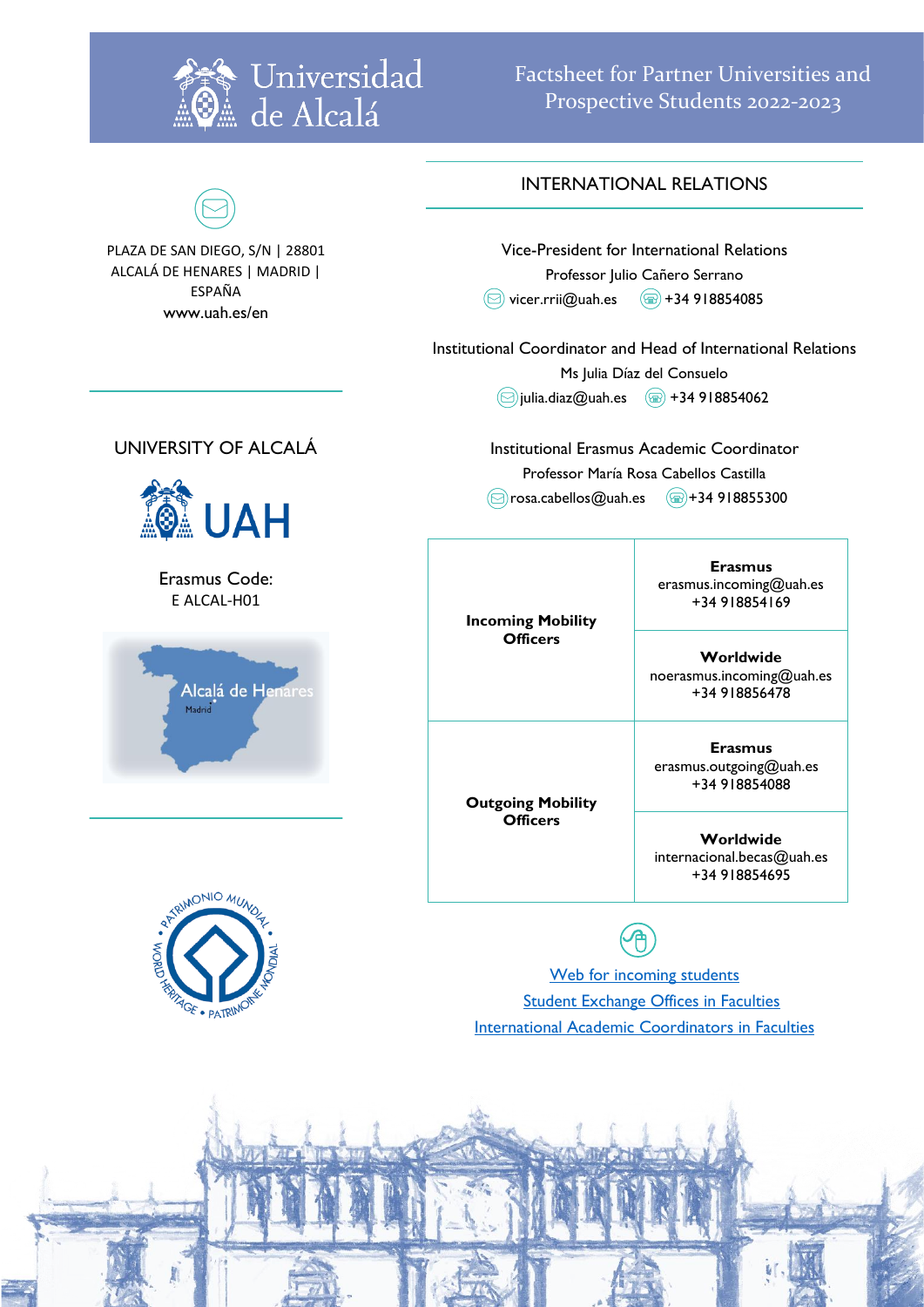| Academic entry<br>requirements     | matricula/                                                                                                                                                                                                             |                                                          | http://www.uah.es/en/internacional/movilidad-entrante-incoming-mobility/admision-y-                                                                                                                     |  |
|------------------------------------|------------------------------------------------------------------------------------------------------------------------------------------------------------------------------------------------------------------------|----------------------------------------------------------|---------------------------------------------------------------------------------------------------------------------------------------------------------------------------------------------------------|--|
| Spanish Language<br>requirements   | exceptions:                                                                                                                                                                                                            |                                                          | Our standard entry requirement is B1 level in Spanish language, with the following                                                                                                                      |  |
|                                    | <b>FACULTY</b>                                                                                                                                                                                                         | <b>PROGRAMMES</b>                                        | <b>LANGUAGE LEVEL</b>                                                                                                                                                                                   |  |
|                                    | Faculty of                                                                                                                                                                                                             | • Hispanic Studies<br>• History<br>• Humanities Studies  | C1 level in Spanish<br><b>B2 level in Spanish</b><br><b>B2 level in Spanish</b>                                                                                                                         |  |
|                                    | Philosophy and Arts                                                                                                                                                                                                    | • English Studies<br>· Modern Languages<br>& Translation | Please note that if you wish to enrol on courses<br>taught in English you shall be required to meet the<br>level of English established for regular students at the<br>Universidad de Alcalá (C1 level) |  |
|                                    | Anyway, the level of Spanish language required is stated in the bilateral agreement signed<br>between UAH and the student's home university. Contact the Student Exchange Office<br>(ORI) if you require more details. |                                                          |                                                                                                                                                                                                         |  |
| Academic calendar                  | https://www.uah.es/en/calendario-academico/                                                                                                                                                                            |                                                          |                                                                                                                                                                                                         |  |
| Looking for courses                | www.uah.es/en/estudios/estudios-oficiales/<br>Additional information about any particular course: contact the Student Exchange Office<br>(ORI) of the Faculty were the course is offered.                              |                                                          |                                                                                                                                                                                                         |  |
| <b>Online Courses Timetable</b>    | www.uah.es/en/estudios/estudios-oficiales/                                                                                                                                                                             |                                                          |                                                                                                                                                                                                         |  |
| Courses taught in English          | https://www.uah.es/en/internacional/movilidad-entrante-incoming-<br>mobility/informacion-de-interes/docencia-en-ingles/                                                                                                |                                                          |                                                                                                                                                                                                         |  |
| Entry into Master level<br>courses | See a list of such agreements here.<br>You will find a list of the Master's degrees offered at Alcalá here.                                                                                                            |                                                          |                                                                                                                                                                                                         |  |
| Tuition and other fees             | Information concerning tuition fees for self-funded students within the EU (not<br>Erasmus+ students), and those from outside the EU, shall be found here.                                                             |                                                          |                                                                                                                                                                                                         |  |
| Grading system                     | www.uah.es/export/sites/uah/es/internacional/.galleries/Galeria-de-desgargas-de-<br>Internacional/cuadro-equivalencias-calificaciones.pdf                                                                              |                                                          |                                                                                                                                                                                                         |  |

### ACADEMIC INFORMATION

# FOR FURTHER INFORMATION PLEASE CLICK **[HERE](http://www.uah.es/export/sites/uah/en/internacional/.galleries/Galeria-de-descargas-de-Internacional/Factsheet-UAH-for-Partners.pdf)**